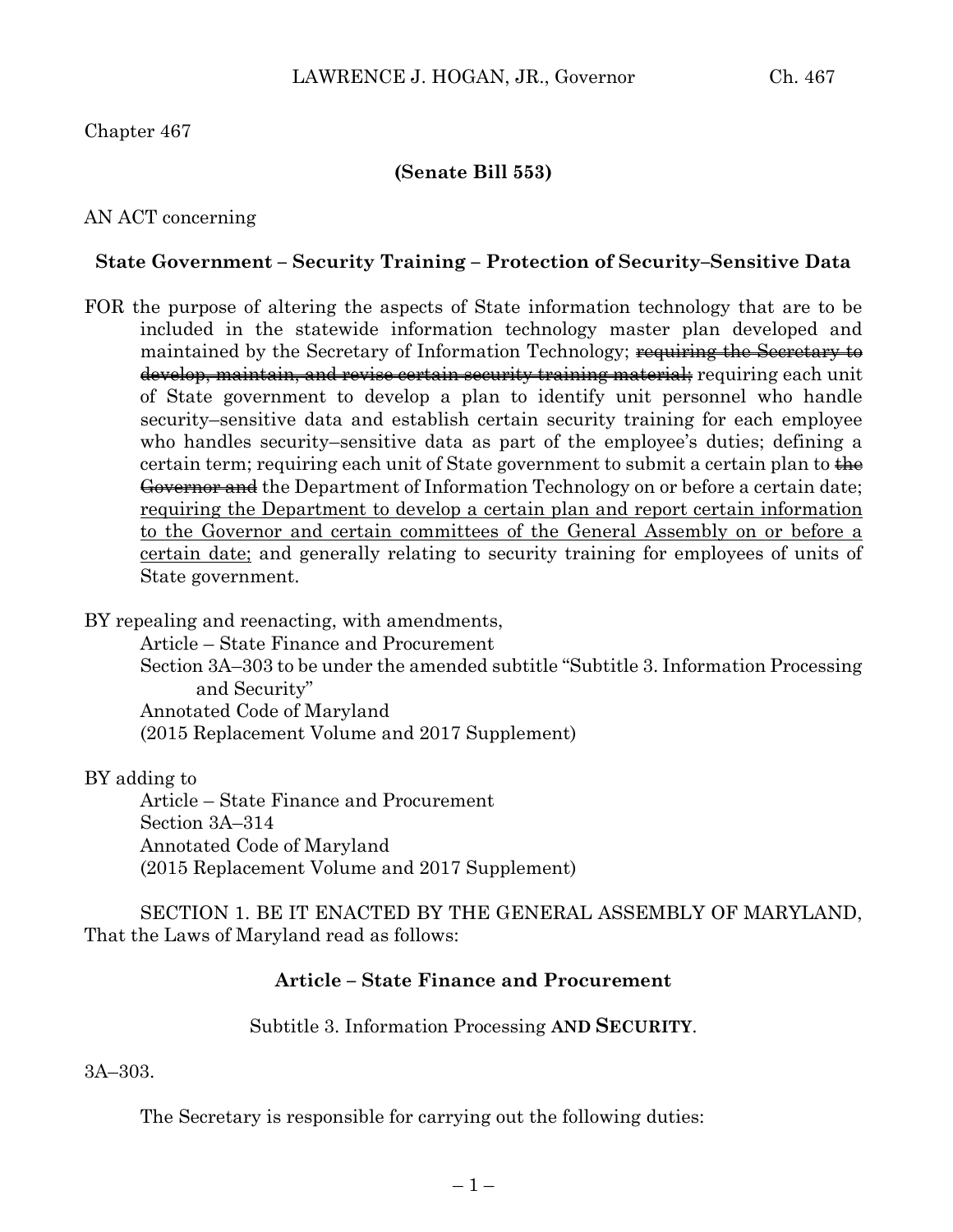(1) developing, maintaining, revising, and enforcing information technology policies, procedures, and standards;

(2) providing technical assistance, advice, and recommendations to the Governor and any unit of State government concerning information technology matters;

(3) reviewing the annual project plan for each unit of State government to make information and services available to the public over the Internet;

(4) developing and maintaining a statewide information technology master plan that will:

(i) be the basis for the management and direction of information technology within the Executive Branch of State government;

(ii) include all aspects of State information technology including telecommunications, **SECURITY,** data processing, and information management;

(iii) consider interstate transfers as a result of federal legislation and regulation;

(iv) work jointly with the Secretary of Budget and Management to ensure that information technology plans and budgets are consistent;

(v) ensure that State information technology plans, policies, and standards are consistent with State goals, objectives, and resources, and represent a long–range vision for using information technology to improve the overall effectiveness of State government; and

(vi) include standards to assure nonvisual access to the information and services made available to the public over the Internet; **[**and**]**

(5) adopting by regulation and enforcing nonvisual access standards to be used in the procurement of information technology services by or on behalf of units of State government**; AND**

**(6) DEVELOPING, MAINTAINING, AND REVISING SECURITY TRAINING MATERIAL THAT:**

**(I) FOCUSES ON ENSURING DATA PROTECTION AND INTEGRITY;**

**AND**

**(II) CAN BE USED BY THE GOVERNOR AND ANY UNIT OF STATE GOVERNMENT**.